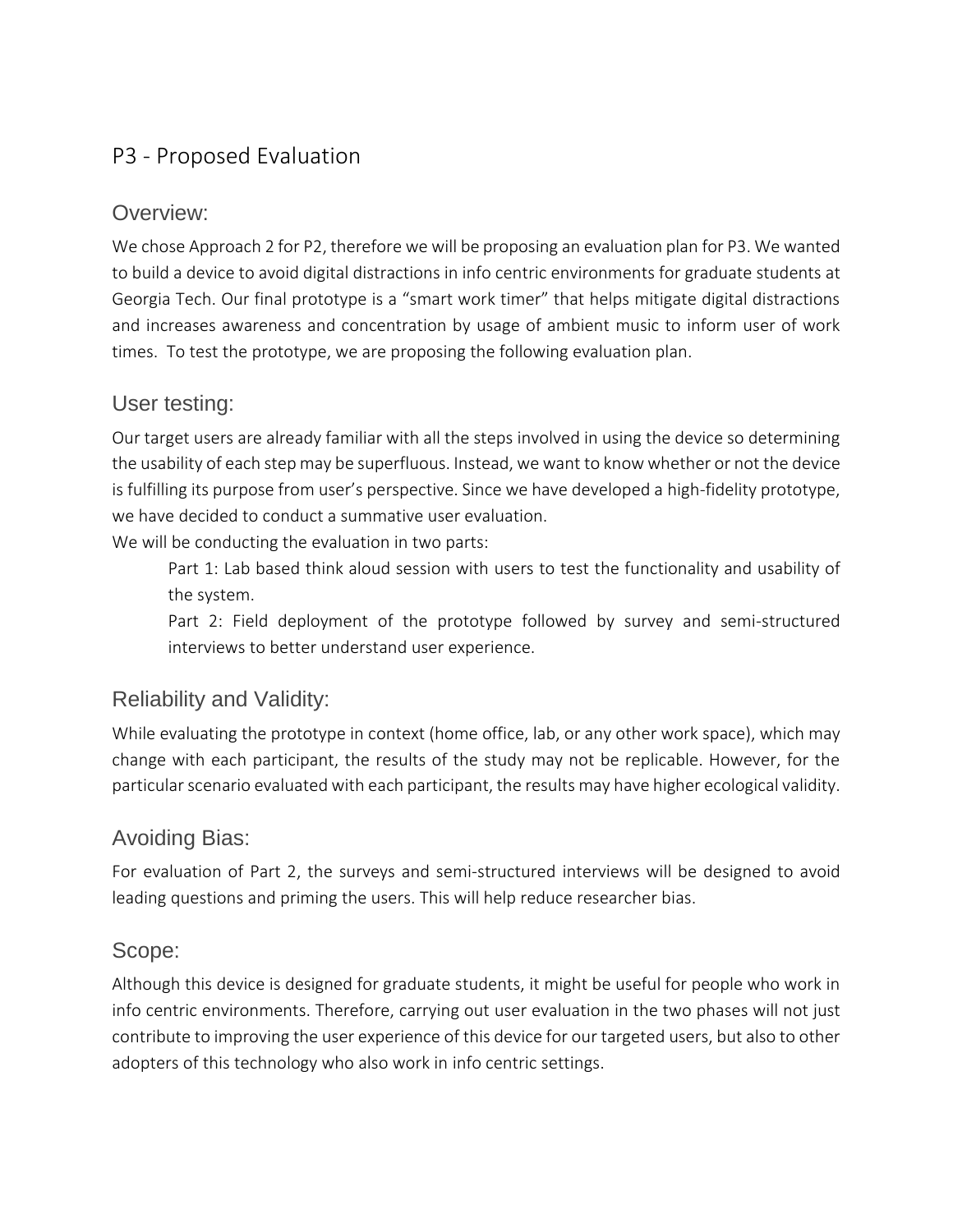# User Tasks

The major task is for the users to engage in infocentric activity while using the smart work timer. We have divided the task into smaller chunks as follows:

| Task              | Sub task                                              |  |  |
|-------------------|-------------------------------------------------------|--|--|
| Setup             | Turning the router on                                 |  |  |
|                   | Add work event on google calendar                     |  |  |
|                   | List websites to block                                |  |  |
|                   | List playlist from pandora                            |  |  |
| Use of the device | Time spent using distracting websites                 |  |  |
|                   | Time spent taking breaks                              |  |  |
|                   | Time spent doing "work"-assignment, job<br>search etc |  |  |

## Study Outline

We will carry out a within subject's comparison study:

### i. Recruitment:

To ensure adequate statistical power for the study, approximately 40 participantsgraduate students enrolled at College of Computing, will be recruited. We will control for the following variables:

- a. degree level (first year grad students)
- b. self-reported productivity (highly productive, unproductive, productive under pressure etc)
- c. number of course credits (between 12-16)
- d. time during semester (beginning, mid, end of semester)

### User profile:

We will also maintain user profiles with the following information: -Demographic info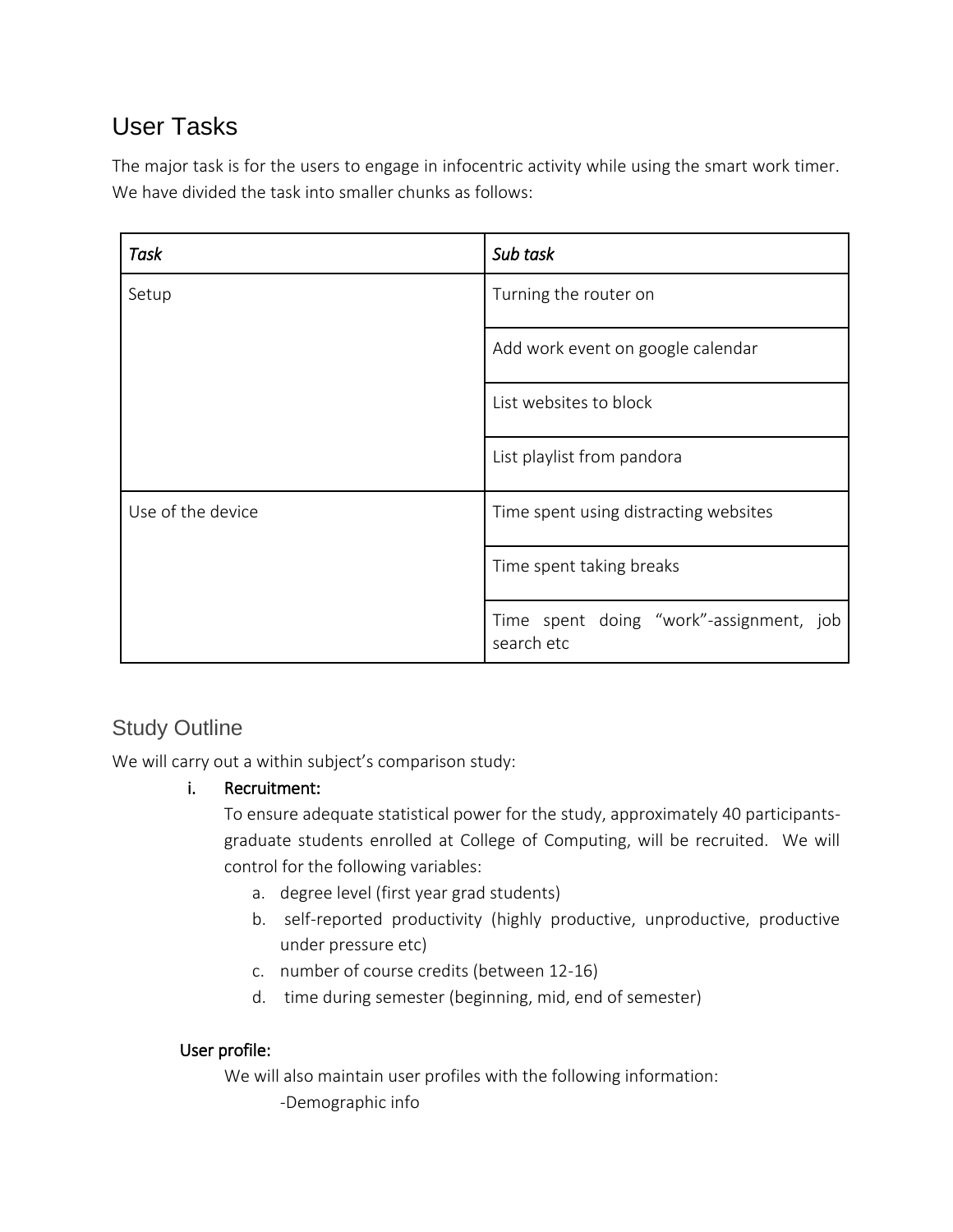-Self-reported time spent on info centric settings

-Self-reported level of distractions (usage of internet related distractions, cell-phone related distractions, gaming distractions etc.)

-Effect of distraction on overall well-being (e.g.: does it affect sleeping habits, caffeine intake, exercise etc.)

#### ii. Concurrent think-aloud session in the lab:

Users will be introduced to the device (please find the introductory script in the appendix) and asked to think-aloud while performing a series of task:

- -turning the device on/off
- listing websites to be blocked
- linking to google calendar and Pandora.

We will observe user interaction, capture screen recording, audio recording, and take notes on time to complete task, any user errors, any device related errors/functionality.

Immediately after think-aloud we will ask few follow up questions related to their user experience:

- How would you describe your user experience?
- Do you think these three functionalities help you avoid distractions?
- -What other functionalities do you expect for this system to support? -Does the device encourage breaks at appropriate intervals?

#### iii. Field Deployment:

In addition, the users will be asked to complete an assigned task (e.g. literature review-20 papers and write 2-page summary), during provided duration (3 days):

a. With the device: users will take the device with them for assigned period and keep track of usage behavior and user experience.

b. Without the device: users complete a comparable task within the same time duration but without the device and keep track of their work behavior.

To avoid carryover effects on study results, half of the participants will complete the task with device followed by task without device and vice versa.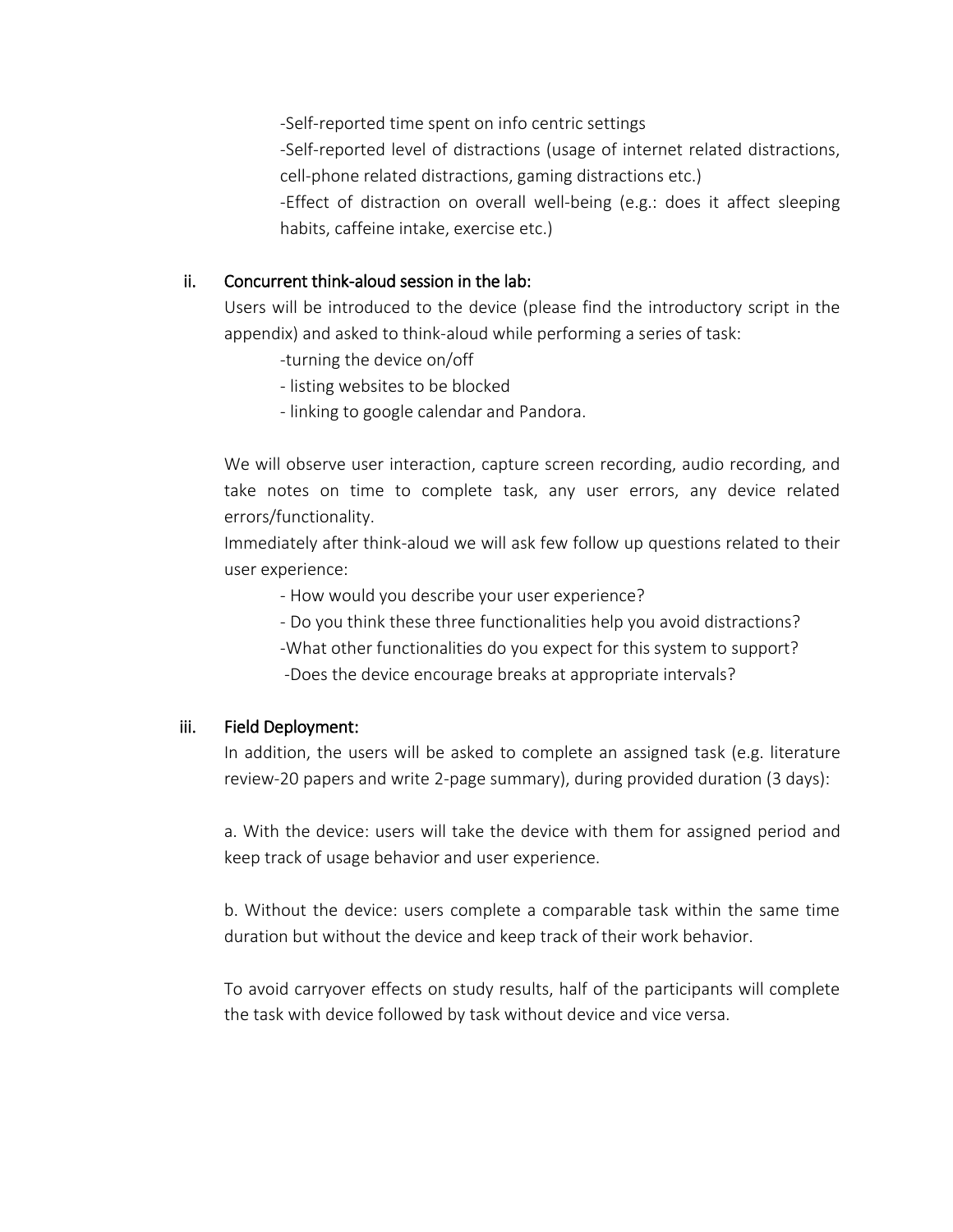| Participant | <b>Second Task</b><br><b>First Task</b> |                |  |
|-------------|-----------------------------------------|----------------|--|
|             | Without Device                          | With Device    |  |
|             | Without Device                          | With Device    |  |
| 3           | Without Device                          | With Device    |  |
|             | With Device                             | Without Device |  |
|             | With Device                             | Without Device |  |
| 6           | With Device                             | Without Device |  |

iv. After completion of each field based tasks with the device, the participants will be asked to complete the System Usability Scale survey (1, appendix).

v. All participants will be followed up with a short semi-structured interview to understand their:

- a. working behavior (with and without device)
- b. productivity (do they accomplish task within set time, are the time slots effective- 45mins work, 15mins break)
- c. self-reported quality of work, feelings of accomplishment/satisfaction with work
- d. healthier habits (taking regular breaks vs. distracting for long period of time then working for long period of time)
- e. overall feedback on the device

#### Evaluation Measures

|                         | Identify/State-                                                                            | Why?                                                                                                                                                                                                         |  |  |  |
|-------------------------|--------------------------------------------------------------------------------------------|--------------------------------------------------------------------------------------------------------------------------------------------------------------------------------------------------------------|--|--|--|
| Independent<br>Variable | Device (used vs. not used)                                                                 |                                                                                                                                                                                                              |  |  |  |
| Dependent<br>Variable   | Time to set up the<br>device<br>- Number of errors by<br>users in setting up the<br>device | Efficiency, learnability<br>Evaluating the user's<br>$\overline{\phantom{a}}$<br>productivity,<br>system<br>usability, ease of use of the<br>system,<br>system<br>improvement (debugging,<br>adding/removing |  |  |  |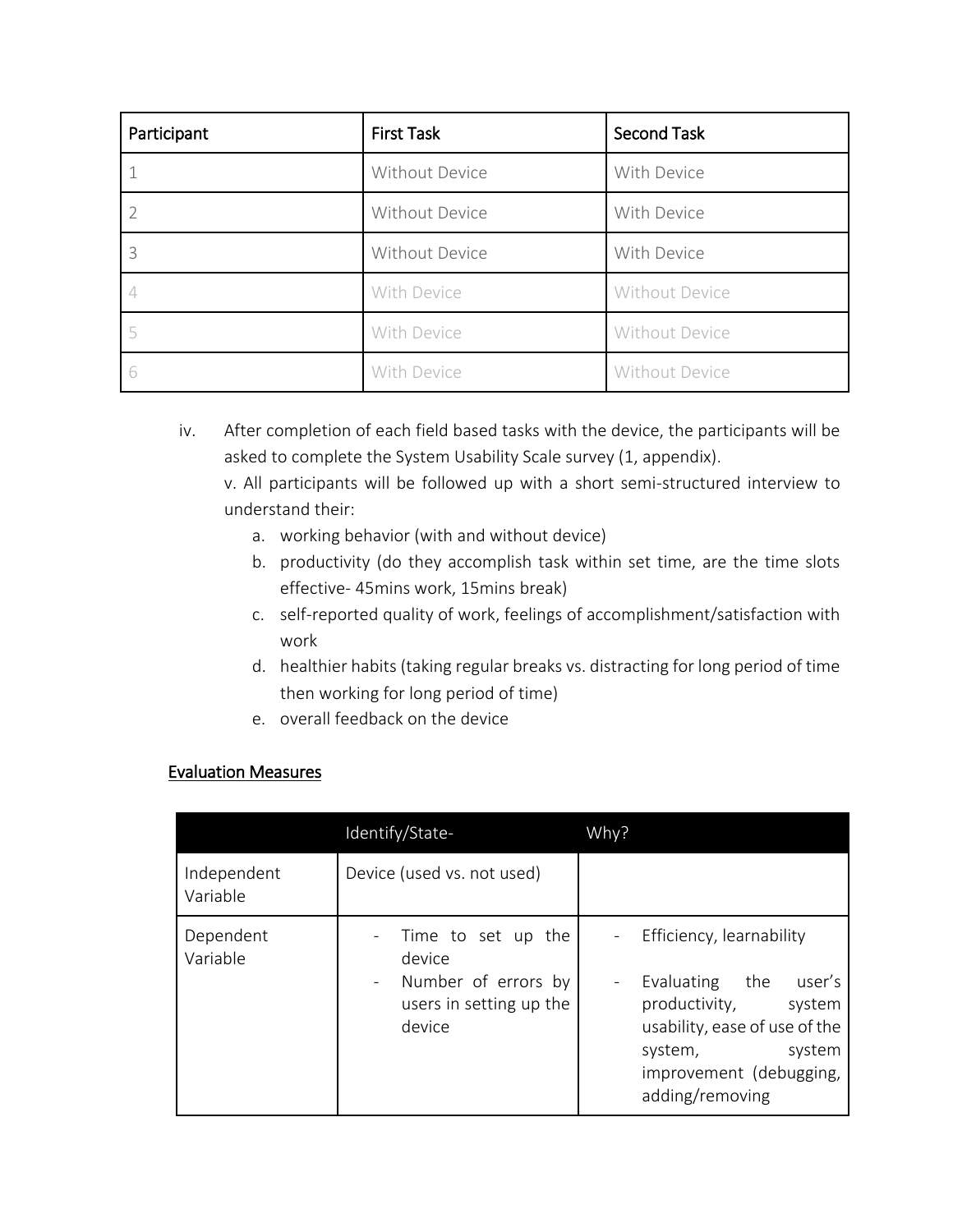|                          |                                                                                                    | functionality) |                                                                               |
|--------------------------|----------------------------------------------------------------------------------------------------|----------------|-------------------------------------------------------------------------------|
| Confound<br>Variables    | context<br>environmental)<br>setting)                                                              |                | Impact on distraction                                                         |
| <b>Control Variables</b> | -degree level -self-reported<br>productivity<br>-number of course credits<br>-time during semester |                | If not controlled for, these<br>variables may confound<br>the study findings. |

#### References:

Brooke, J. (1996). SUS-A quick and dirty usability scale. Usability evaluation in industry, 189(194), 4-7.

#### Appendix

#### Introductory Script

Our device features capabilities to automatically block internet services, provide ambient lightbased notifications of work time, and play curated music to aide focus and productivity. In the current prototype iteration, all that is required to activate the device is hooking up power. To hook up power, simply connect the red plastic connector from the 12-volt power supply to the red plastic connector located on the side of the prototype enclosure. Once the device is powered on, the unit will take approximately two minutes to boot up and begin operation. To configure websites to be blocked, music to be played, and the Google calendar account to be synced to a few configuration files will need to be edited.

First, let's cover configuring the list of websites to be blocked by Squid:

To customize which websites the Squid proxy blocks, you must add the website to the squid.conf file. The squid config file for work is located at  $\gamma$  work/squid.conf on the Raspberry Pi. To add a new website to the blacklist (for instance [www.reddit.com](http://www.reddit.com/)), add: "http\_access deny reddit.com" to the squid config file.

Now, let's set which Pandora station you'd like to be played automatically:

Currently, in prototype version v1.0, all Pandora configuration settings must be configured manually in the pianobar application configuration file. In order to change the account information or the default Pandora station, open  $\gamma$ , config/pianobar/config in a text editor and configure the settings to your desired preferences. For instance, to specify your Pandora account information insert your username and password in the User variables as shown:

#User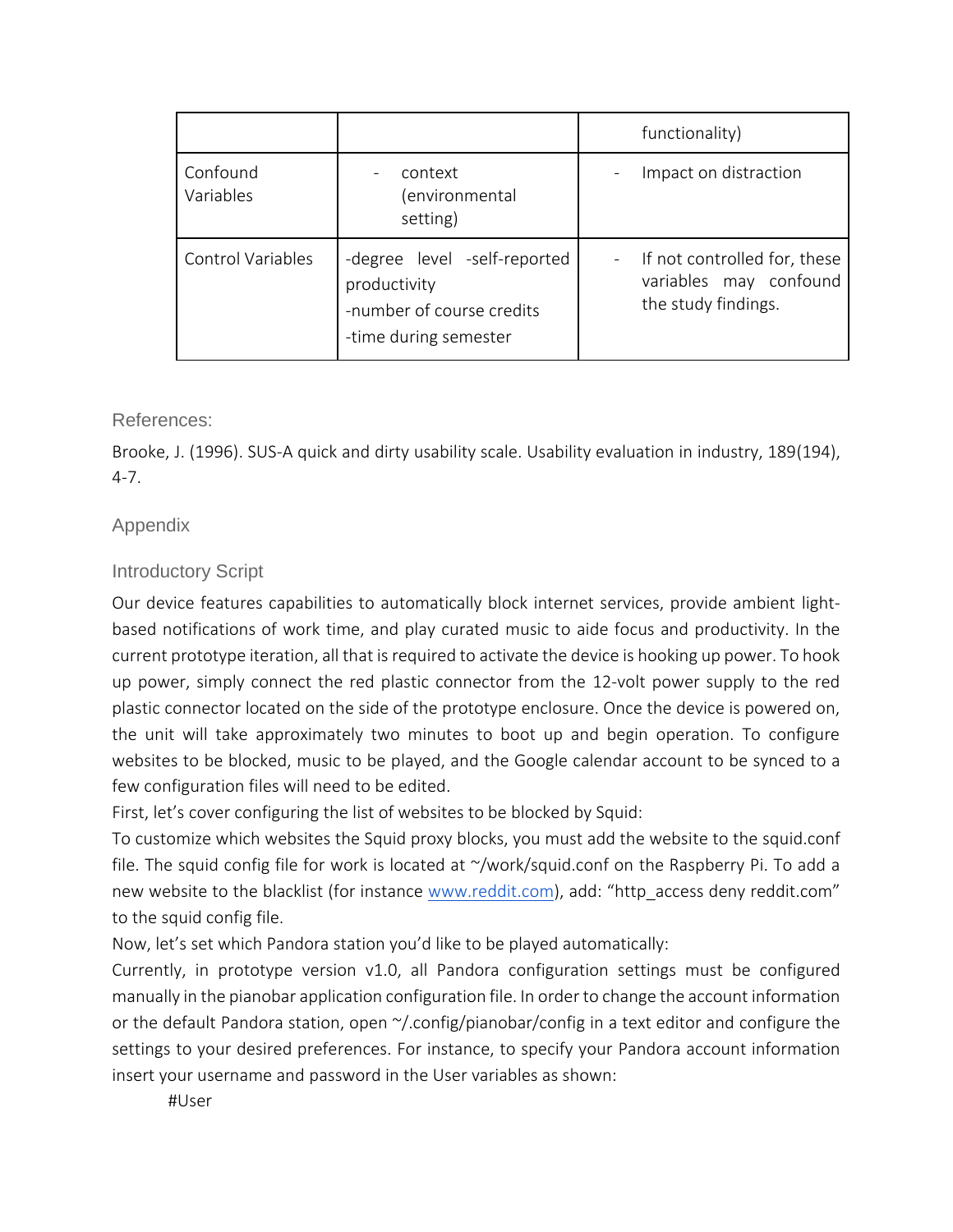user = enter\_username\_here

password = enter\_password\_here

To configure which pandora station plays on start, enter the station's ID number into the autostart station variable, for example:

autostart\_station = 3557476821133827106

After you have made any and all desired changes, save the config file and restart the system. Finally, to sync the google calendar account:

You must schedule events titled "work" in their Google calendar. There is no additional effort required by you in order to sync your calendar with our developed prototype

#### **System Usability Scale**

© Digital Equipment Corporation, 1986.

|                                                                                      | Strongly<br>disagree |                         |                         |   | Strongly<br>agree |
|--------------------------------------------------------------------------------------|----------------------|-------------------------|-------------------------|---|-------------------|
| 1. I think that I would like to<br>use this table frequently                         | $\mathbf{1}$         | $\overline{\mathbf{2}}$ | 3                       | 4 | 5                 |
| 2. I found the table unnecessarily<br>complex                                        |                      |                         |                         |   |                   |
|                                                                                      |                      |                         |                         | 4 |                   |
| 3. I thought the table was easy                                                      | $\mathbf{1}$         | $\overline{\mathbf{2}}$ | 3                       |   | 5                 |
| to use                                                                               |                      |                         |                         |   |                   |
|                                                                                      | $\mathbf{1}$         | $\overline{\mathbf{2}}$ | 3                       | 4 | 5                 |
| 4. I think that I would need the<br>support of a technical person to                 |                      |                         |                         |   |                   |
| be able to use this system                                                           | ı                    | $\overline{\mathbf{a}}$ | 3                       | 4 | 5                 |
| 5. I found the various functions in<br>this table were well integrated               |                      |                         |                         |   |                   |
|                                                                                      | $\mathbf{1}$         | $\overline{\mathbf{2}}$ | 3                       | 4 | 5                 |
| 6. I thought there was too much<br>inconsistency in this system                      |                      |                         |                         |   |                   |
|                                                                                      | ı                    | $\overline{\mathbf{2}}$ | $\overline{\mathbf{3}}$ | 4 | 5                 |
| 7. I would imagine that most people<br>would learn to use the table<br>very quickly  |                      |                         |                         |   |                   |
|                                                                                      | $\mathbf{1}$         | $\overline{\mathbf{2}}$ | 3                       | 4 | 5                 |
| 8. I found the table very<br>cumbersome to use                                       |                      |                         |                         |   |                   |
|                                                                                      | ı                    | $\overline{\mathbf{a}}$ | 3                       | 4 | 5                 |
| 9. I felt very confident using the<br>table                                          |                      |                         |                         |   |                   |
|                                                                                      | ı                    | $\overline{\mathbf{2}}$ | 3                       | 4 | 5                 |
| 10. I needed to learn a lot of<br>things before I could get going<br>with this table |                      |                         |                         |   |                   |
|                                                                                      | ı                    | $\overline{\mathbf{2}}$ | 3                       | 4 | 5                 |